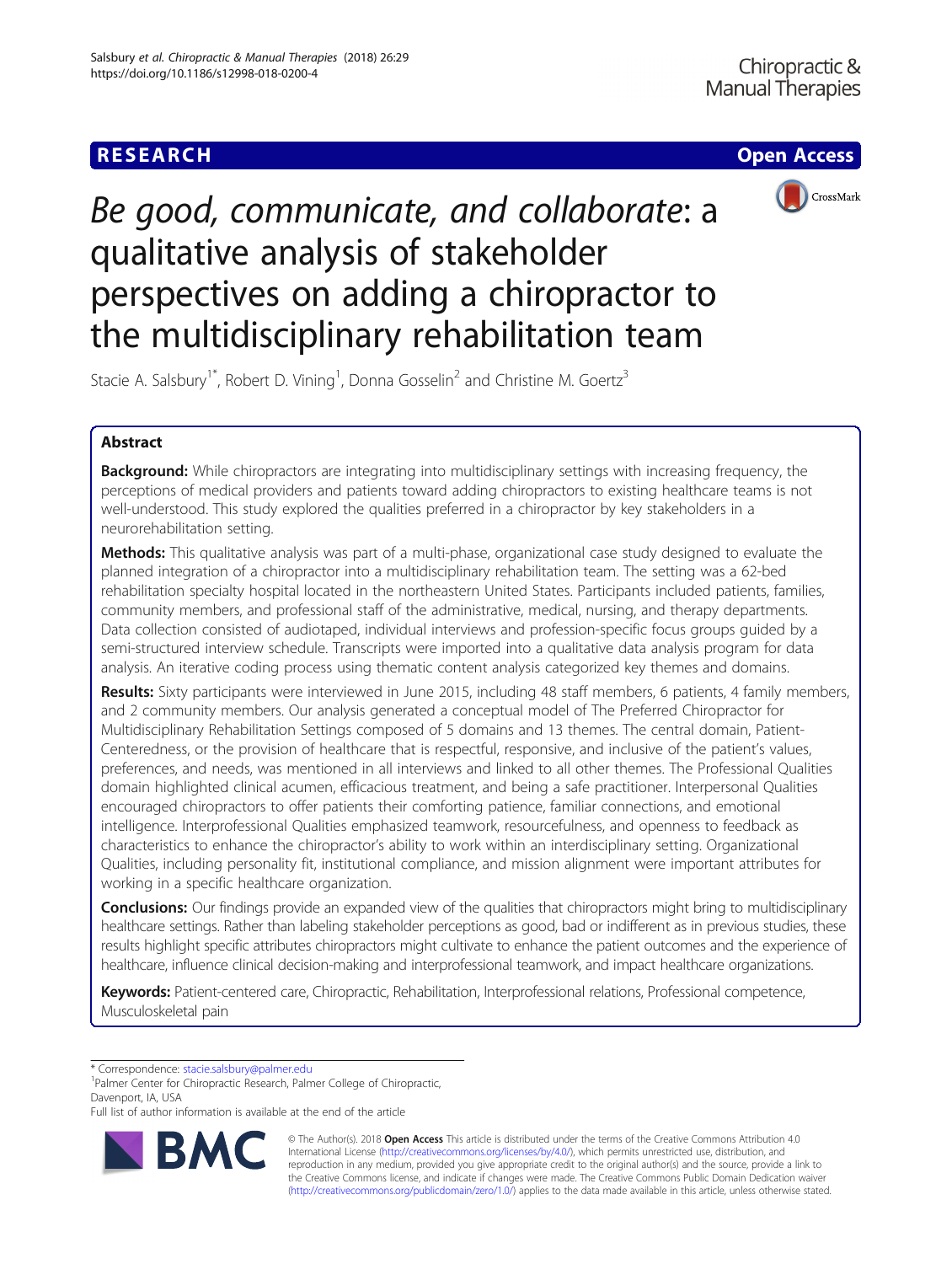### Background

Chiropractors are integrating into multidisciplinary settings with increasing frequency, but relatively little is known about the perceptions that medical providers and patients hold about the process of making this new addition to the healthcare team  $[1-4]$  $[1-4]$  $[1-4]$  $[1-4]$ . Perceptions about the chiropractic profession may differ considerably by stakeholder group [[5](#page-11-0)–[24](#page-12-0)]. Lay people often report being receptive to seeing a chiropractor as a patient [\[5,](#page-11-0) [6](#page-12-0)]. And yet, lay opinions about chiropractic are characterized by skepticism, confusion, and distrust on one extreme to enthusiastic affirmations about these providers on the other [[5,](#page-11-0) [6](#page-12-0), [25\]](#page-12-0). Chiropractic patients themselves often report positive evaluations of the care received from chiropractors, noting satisfaction with the clinical information offered, concern shown toward patients, and these providers' confidence in treating back pain [[8,](#page-12-0) [10,](#page-12-0) [26](#page-12-0)]. Chiropractic patient perceptions of the treatment abilities of chiropractors are strongest for musculoskeletal conditions, including back pain, muscle and joint pain, and headaches, with varying levels of support for the effectiveness of chiropractic treatment for other health conditions [\[11\]](#page-12-0).

In contrast, the literature on interactions between chiropractors and other healthcare professionals often tells a story of fragmentation, disconnection, boundary skirmishes, and a general failure to communicate [[12](#page-12-0)–[17](#page-12-0)]. Primary care providers and medical specialists have recognized the competence of some chiropractors to treat some musculoskeletal problems in some patients, particularly those with low back pain [[18,](#page-12-0) [19](#page-12-0)]. Medical and osteopathic physicians, physiotherapists, manual therapists, obstetricians and midwives, and other healthcare professionals often report minimal knowledge of the chiropractic profession or its treatments [\[18](#page-12-0)–[20,](#page-12-0) [24](#page-12-0), [27](#page-12-0)]. Further, some medical providers express concerns about the safety of spinal manipulation and voice skepticism over the efficacy of the therapeutic approaches used by chiropractors [\[18](#page-12-0)–[20,](#page-12-0) [22,](#page-12-0) [27\]](#page-12-0). Healthcare providers and students often report having had no firsthand encounters with a doctor of chiropractic, either personally as a chiropractic patient or professionally in a collegial relationship [[18,](#page-12-0) [24](#page-12-0), [27](#page-12-0)], which may lead to misperceptions about the treatments offered by chiropractors. Nonetheless, many types of physicians describe negative attitudes towards chiropractic as a profession, at times based upon an experience reported by an individual patient [[14,](#page-12-0) [19,](#page-12-0) [22\]](#page-12-0). For example, orthopedic surgeons report concerns with the variability in quality and approach between chiropractors, questioned the ethics of some providers and the use of 'fringe' treatments in some clinics, and commented on the inadequacy of educational training and the sparse scientific basis of chiropractic treatments [\[22](#page-12-0), [23](#page-12-0)].

A commonality across these previous studies is the focus on public, patient, and provider perceptions about the chiropractic profession in general or as an abstraction, rather than within a specific healthcare context. Little is known about the perceptions that engaged stakeholders, or persons actively involved in the work of a healthcare organization, might hold toward the addition of a chiropractor to that particular facility, such as a clinic, hospital, or long-term care setting. To address this gap, our team conducted a multi-phased research project that supported and evaluated the introduction of chiropractic services into a rehabilitation specialty hospital/skilled nursing facility in the United States [\[28,](#page-12-0) [29](#page-12-0)]. This multimodal project included a long-term, organizational case study [[30](#page-12-0)] designed to: 1) describe the perceptions of key stakeholders toward adding chiropractic care to the services provided to patients, and 2) evaluate how these perceptions change over the course of the multi-year project. The purpose of this qualitative analysis was to explore stakeholder perceptions of the qualities preferred in a chiropractor from the perspectives of patients, families, and interdisciplinary team members affiliated with this rehabilitation setting.

#### Methods

This qualitative analysis was part of a larger organizational case study [[30\]](#page-12-0) that used ethnographic methods [[31](#page-12-0), [32](#page-12-0)] to explore the process of integrating a chiropractor into an established multidisciplinary team working in a neurorehabilitation setting. The ethnographic methods included short-term, immersive site visits consisting of participant observation, interviews, and focus groups, as well as ongoing, weekly interactions via conference calls with on-site clinicians and research team members [\[30,](#page-12-0) [31\]](#page-12-0). Supplemental information were collected from publicly available, on-line resources, such as the institution's website, local media reports, and the Centers for Medicare and Medicare Services database, Nursing Home Compare ([https://www.medicare.gov/](https://www.medicare.gov/nursinghomecompare/search.html?) [nursinghomecompare/search.html?\)](https://www.medicare.gov/nursinghomecompare/search.html?). This blended approach allowed investigators to understand better the emergent and sociocultural nature of the integration of the chiropractor into the rehabilitation team from the perspectives of those directly involved in this process. The current analysis reports on the baseline perceptions held by rehabilitation stakeholders before the introduction of chiropractic care services into the facility only. Other aspects of the process of integrating the chiropractor into this rehabilitation setting are planned for publication or presented elsewhere [[29,](#page-12-0) [33](#page-12-0)].

### Ethics

The Institutional Review Boards of Palmer College of Chiropractic (2015 V166, Approval date April 20, 2105)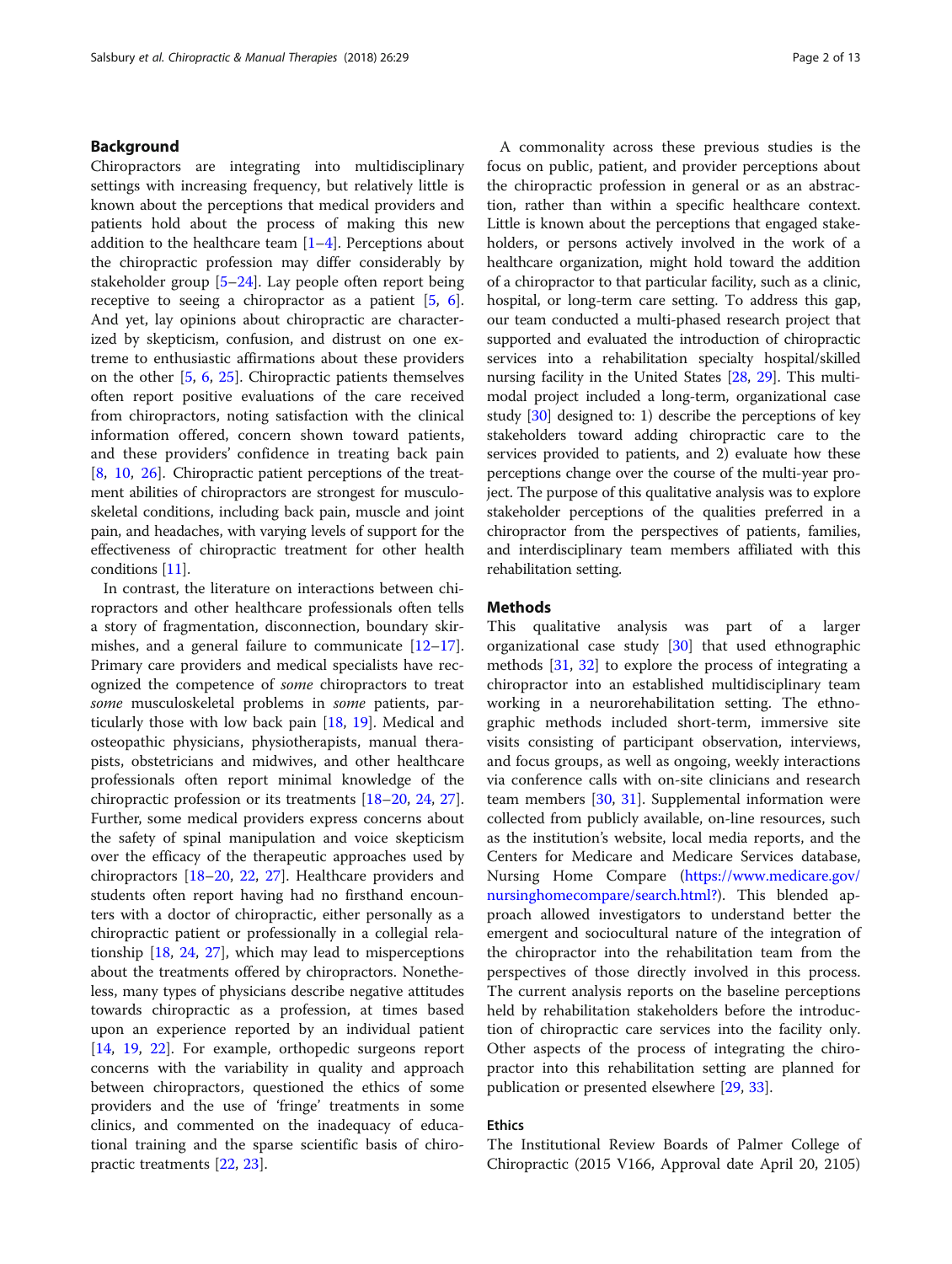and Crotched Mountain Foundation (no approval number per institutional process) provided the ethics approvals for this study. All participants signed a written informed consent before the start of the interview.

### Study setting

The study setting was the Crotched Mountain Specialty Hospital (CMSH), a 62-bed skilled nursing facility located in Greenfield, New Hampshire, in the northeastern United States. CMSH specialized in the sub-acute rehabilitation of patients with complex neurological conditions, including traumatic brain injury, spinal cord injury, and cerebrovascular accident. Some patients also were admitted for management of long-term ventilator dependency. CMSH provided in-patient services for both adult and pediatric patients, although the focus of this project was on the integration of chiropractic care for adult patients only. Adult in-patients resided on one of three nursing units, where the care was tailored to the admitting diagnoses (e.g., brain injury unit). Patient-centered treatment was delivered by a multidisciplinary team composed of medical physicians (internist, pediatricians, psychiatrist, and physiatrist) and nurse practitioners, physical and occupational therapists (PT/OT) and assistants (PTA/OTA), speech therapists (ST), psychologists, registered nurses (RN), therapeutic recreation therapists and assistants (TR/TRA), assistive technology staff, and licensed nursing assistants (LNA). Patient care was supported further by non-clinical staff in the housekeeping, dietary, maintenance, and other departments. The facility was a non-profit corporation that participated in the Medicare and Medicaid programs for support of older and disabled persons, and people with low incomes, respectively.

### Participants and recruitment procedures

Our study sample included representatives of key stakeholder groups of CMSH. We recruited a purposive sample for interviews and focused groups that included patients, family and community members, administrative personnel, and members of the clinical team, including medical doctors, nursing staff, and therapy staff. Inclusion criteria for participants were English-speaking adults over the age of 18 years old who were stakeholders in the rehabilitation hospital and who were willing to consent to an audio-recorded interview or focus group session. While no minimum sample size for this study was determined a priori, our goal for participant recruitment was to invite all persons who likely would interact with the chiropractor in their working relationship, or who could offer an informed opinion on how the chiropractor should best be integrated into the facility, to participate. In addition, all persons from specific job classifications, such as all members of the therapy department and all medical providers, were recruited to participate given the likelihood of close interaction with the chiropractor.

The presence of a health condition of such severity as to prevent the individual from communicating verbally during the interview process (e.g., aphasia, profound hearing loss, coma, etc.) was the major exclusion to enrollment. We have described the demographic and clinical characteristics of the CMSH patient population elsewhere [\[29](#page-12-0)]. Males (67%) with a mean age of 42.8 years with a history of brain injury (74%) comprised most participants. All participants in this qualitative study were their own legal representatives for healthcare decisions who signed informed consents to be interviewed. However, like many CMSH patients [[29\]](#page-12-0), some participants in this qualitative study had cognitive impairments and communication challenges, including difficulties with verbal expression and fatigue during extended verbal interactions. As such, the quotations from patients were generally shorter in length compared to those from other participants, and more limited in their word choices. Readers are asked to keep these aspects of the patient population in mind when reading their quotations.

Participants were recruited by CMSH co-investigators through personal invitations and by using brochures designed for patients/families or staff members. Nursing and therapy staff were offered light refreshments during their focus groups to enhance recruitment as the sessions were scheduled during typical work breaks. Departmental administrative staff 'covered the floor' to assure on-going patient care during interview sessions. These clinical staff were given a \$25 gift card to compensate for lost work time as most had to extend their work hours on the day of participation. All other participants received no financial or non-monetary incentive to enroll in the project.

### Data collection procedures

Data collection consisted of individual interviews and focus groups conducted in June 2015, about 2 months before the hiring process began and 4 months before the chiropractor started orientation. We described the hiring and orientation process of the chiropractor elsewhere [[29\]](#page-12-0). The chiropractor was interviewed during the first weeks of orientation (October 2015). Fieldnotes, publicly available data about the institution, and research team meeting minutes supplemented interview data. Most data collection sessions were conducted by the lead author (SAS), with several focus groups co-moderated and one staff interview completed by the co-principal investigator (RDV). The interview team had little previous contact with the majority of CMSH staff members prior to their interview, and no previous contact with the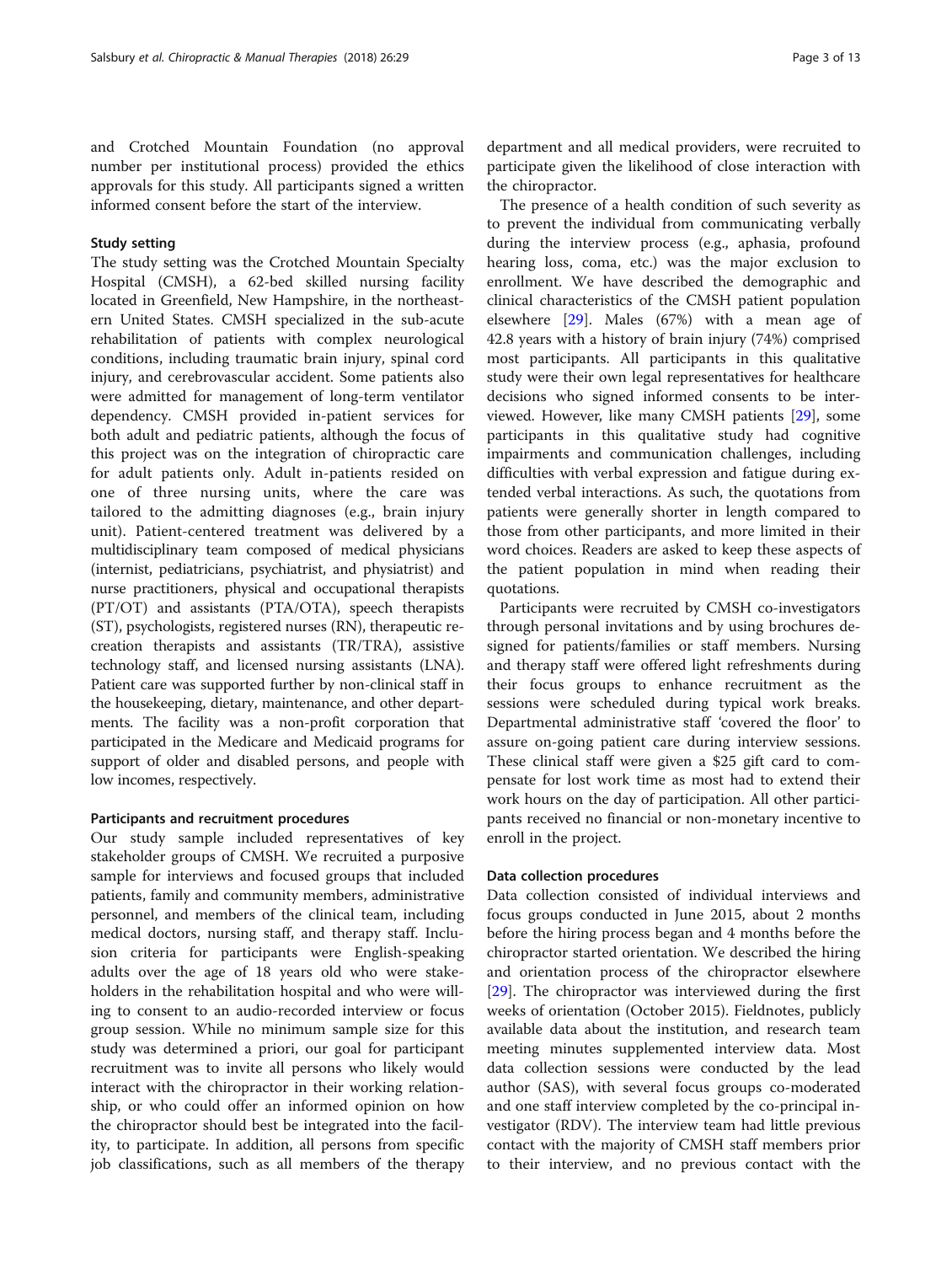patients or families interviewed. No CMSH investigators were involved in the conduct of the interviews.

Participants received an informational brochure outlining the main details of the study, an informed consent document, and a verbal overview of the study purpose and procedures before the start of the interview. Individual interviews were held with patients, families, community members, administrative personnel, medical physicians, and a nurse practitioner. Role-specific focus groups were convened for members of the therapy department (PT, OT, PTA/OTA, ST, TR/TRA, psychologists, and adaptive technology engineers) and nursing staff (RN and LNA). Managers from therapy and nursing were interviewed in small groups by department, separately from the clinical staffs. All focus groups and most interviews were conducted in person at CMSH in conference rooms, offices, patient rooms, or unoccupied lounges at the facility. Two interviews, one conducted with an administrator and one with the chiropractor, were completed as telephone or videoconference interviews. All sessions were audiorecorded using digital recorders (Sony ICD-UX71, Tokyo, Japan; OlympusWS-801, Tokyo, Japan), with large group interviews recorded with 2 devices to assure proper reception.

A semi-structured interview manual guided the sessions, with interview topics varying somewhat by participant role. For example, patient and family interviews focused on the patient's experience of their injury or illness and the rehabilitation process; issues with pain or functional impairments and treatments received for these conditions; and any previous involvement with chiropractic care. In contrast, interviews with staff members highlighted their direct experience of caring for rehabilitation patients and their personal and/or professional perceptions of chiropractic care. All stakeholders were asked their specific recommendations for initiating and sustaining a chiropractic program in this setting. Interview topics, while guided by the manual, were introduced to participants with a flexible sequence to follow the natural flow of conversation, especially in the focus group sessions. While stakeholder perspectives about chiropractic might be voiced at any time during the interview, and were coded as such when identified in the written transcripts, two questions garnered the most discussion among participants about the preferred qualities of the chiropractor who would soon join the well- established multidisciplinary team:

- 1) What does a chiropractor need to know about this setting to work well with the patients?
- 2) What does a chiropractor need to know about this setting to work well with the other staff?

### Data analysis

Audiorecordings were transcribed verbatim by a transcription service (Way With Words, New York, NY, USA), with transcripts reviewed for accuracy by the lead author (SAS) and imported into NVivo® (Version 9.2, QSR International Pty Ltd., Victoria, Australia) for data management and analysis. Data analysis was completed by a research team, including the lead author who is an experienced qualitative investigator and 3 chiropractors who were learning about qualitative methodology as fellowship trainees in a masters of clinical research program. The team conducted qualitative content analysis using a conventional approach in which codes are identified inductively from the data during analysis [[34\]](#page-12-0). Team members read all transcripts in their entirety. Fellows independently coded each transcript on paper, then the entire team met to review the coding process and discuss discrepancies in the coding. Final coding decisions were entered as nodes in the data analysis software, with the team identifying labels, definitions, and descriptions for all new codes in the emerging codebook. Superordinate (parent nodes or domains) and subordinate (child nodes or themes) categories were developed as links between the various codes were identified. Repeated readings with constant comparison across the transcripts identified the similarities and differences in findings among participants and between stakeholder groups [[34,](#page-12-0) [35\]](#page-12-0). Following completion of coding for all transcripts, a second round of coding was completed. During this round, the transcript texts were reviewed by smaller coding teams of 2–4 members, updated with the final codebook, with codes/themes combined, refined or edited as indicated.

### Results

Sixty participants were interviewed individually or in focus groups, including 48 staff members, 6 patients, 4 family members, and 2 community members. Rehabilitation hospital stakeholders identified many qualities they preferred in the chiropractor who soon would join their multidisciplinary setting. Our analysis generated a conceptual model of The Preferred Chiropractor in Multidisciplinary Rehabilitation Settings composed of 5 domains and 13 themes (Fig. [1\)](#page-4-0). The central domain, Patient-- Centeredness, was mentioned in all interview sessions, included the most references across interviews, and was linked most often with the other themes (Table [1](#page-4-0)). Additional qualities were categorized into 4 domains, with 3 themes undergirding each domain: Professional (clinical acumen, efficacious treatment, and safe practitioner), *Interpersonal* (comforting patience, familiar connections, and emotional intelligence), Interprofessional (teamwork, resourcefulness, and openness to feedback), and Organizational (personality fit,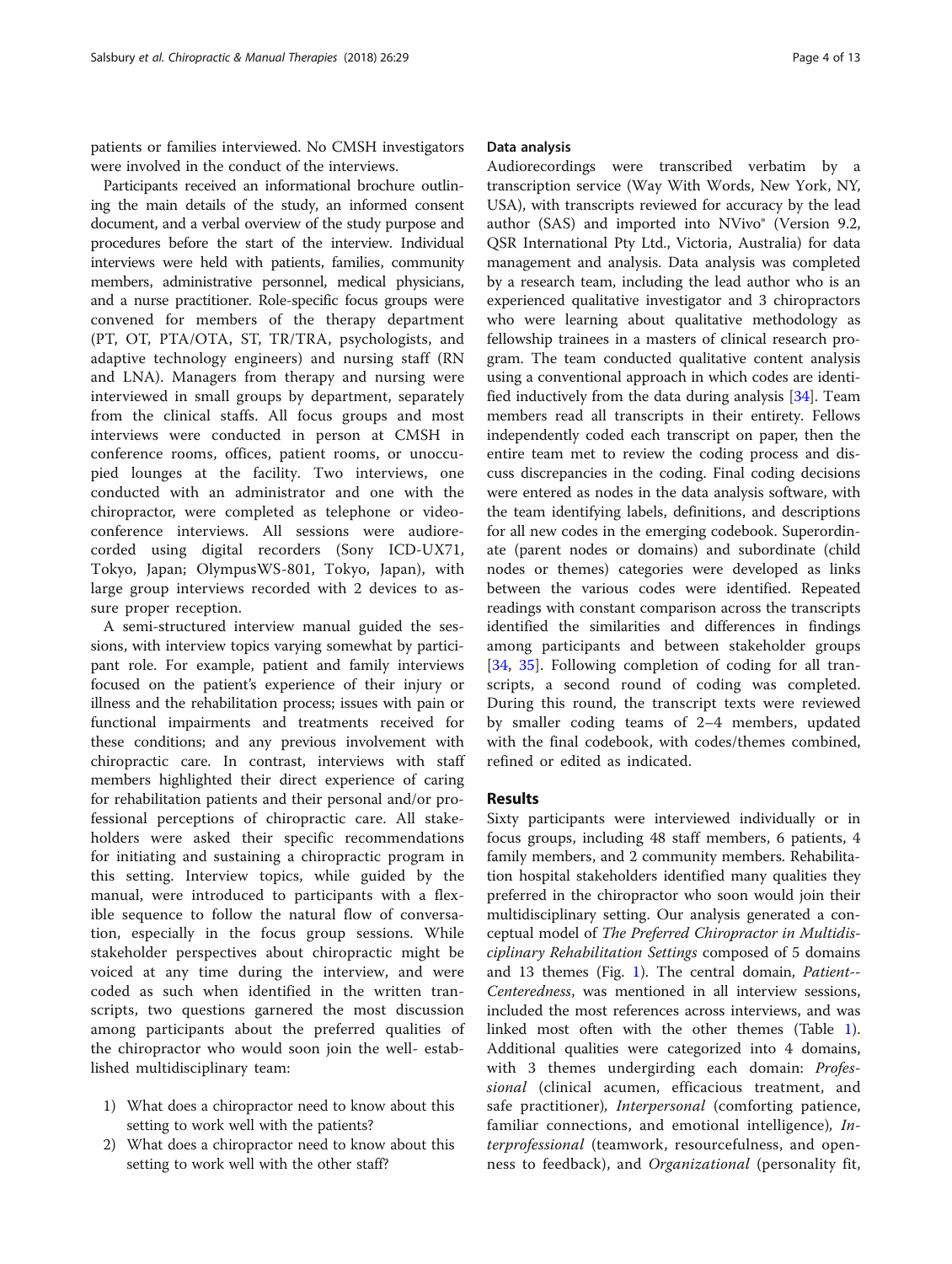<span id="page-4-0"></span>

| Table 1 Qualitative themes of preferred chiropractor in multidisciplinary rehabilitation settings by stakeholder group |  |
|------------------------------------------------------------------------------------------------------------------------|--|
|------------------------------------------------------------------------------------------------------------------------|--|

| Quality                      | Patients<br>(6 Intvws) | Family or<br>Community<br>$(5 \text{ Intvws})$ | Medical Staff<br>(6 Intvws) | Therapy Staff<br>(3 FGs) | Nursing Staff<br>(4 FGs) | Administrative<br>Staff (2 Intvws) | Total #<br>Interviews<br>$(n = 26)$ | Total #<br>References |
|------------------------------|------------------------|------------------------------------------------|-----------------------------|--------------------------|--------------------------|------------------------------------|-------------------------------------|-----------------------|
| Patient-Centeredness         | 6                      |                                                | 6                           | 3                        | 4                        |                                    | 26                                  | 140                   |
| Clinical Acumen              | 3                      | 5                                              | 6                           | 3                        | 4                        |                                    | 23                                  | 106                   |
| <b>Teamwork</b>              | 4                      | 2                                              | 5                           | 3                        | 4                        |                                    | 20                                  | 88                    |
| <b>Efficacious Treatment</b> | $\overline{4}$         | 4                                              | 5                           | 3                        | $\mathfrak{D}$           |                                    | 19                                  | 42                    |
| Comforting Patience          | 2                      | 5                                              | 3                           | $\mathfrak{D}$           | 3                        |                                    | 16                                  | 34                    |
| Personality Fit              |                        |                                                | 5                           | 3                        | 3                        | $\mathcal{P}$                      | 15                                  | 47                    |
| Safe Practitioner            |                        | 3                                              |                             | ς                        | 4                        |                                    | 14                                  | 40                    |
| Familiar Connection          | 0                      | 2                                              | 3                           | 2                        | 4                        |                                    | 13                                  | 35                    |
| Institutional Compliance     | $\overline{2}$         |                                                | 3                           | $\mathfrak{D}$           | $\mathcal{P}$            |                                    | 12                                  | 38                    |
| Emotional Intelligence       | $\mathbf 0$            |                                                | 3                           | 2                        | 3                        |                                    | 10                                  | 47                    |
| Resourcefulness              | $\mathbf{0}$           | 0                                              | 3                           | 3                        | 2                        |                                    | 9                                   | 46                    |
| Openness to Feedback         | $\mathbf 0$            | 0                                              | 3                           | 3                        | 2                        |                                    | 9                                   | 25                    |
| Mission Aligned              | $\mathbf{0}$           |                                                |                             | V                        | 2                        |                                    | 8                                   | 21                    |

# Interviews = Total number of interviews or focus groups in which theme was mentioned

# References = Total number of times a theme was mentioned across all interviews

Intvws = Interviews

FGs = focus groups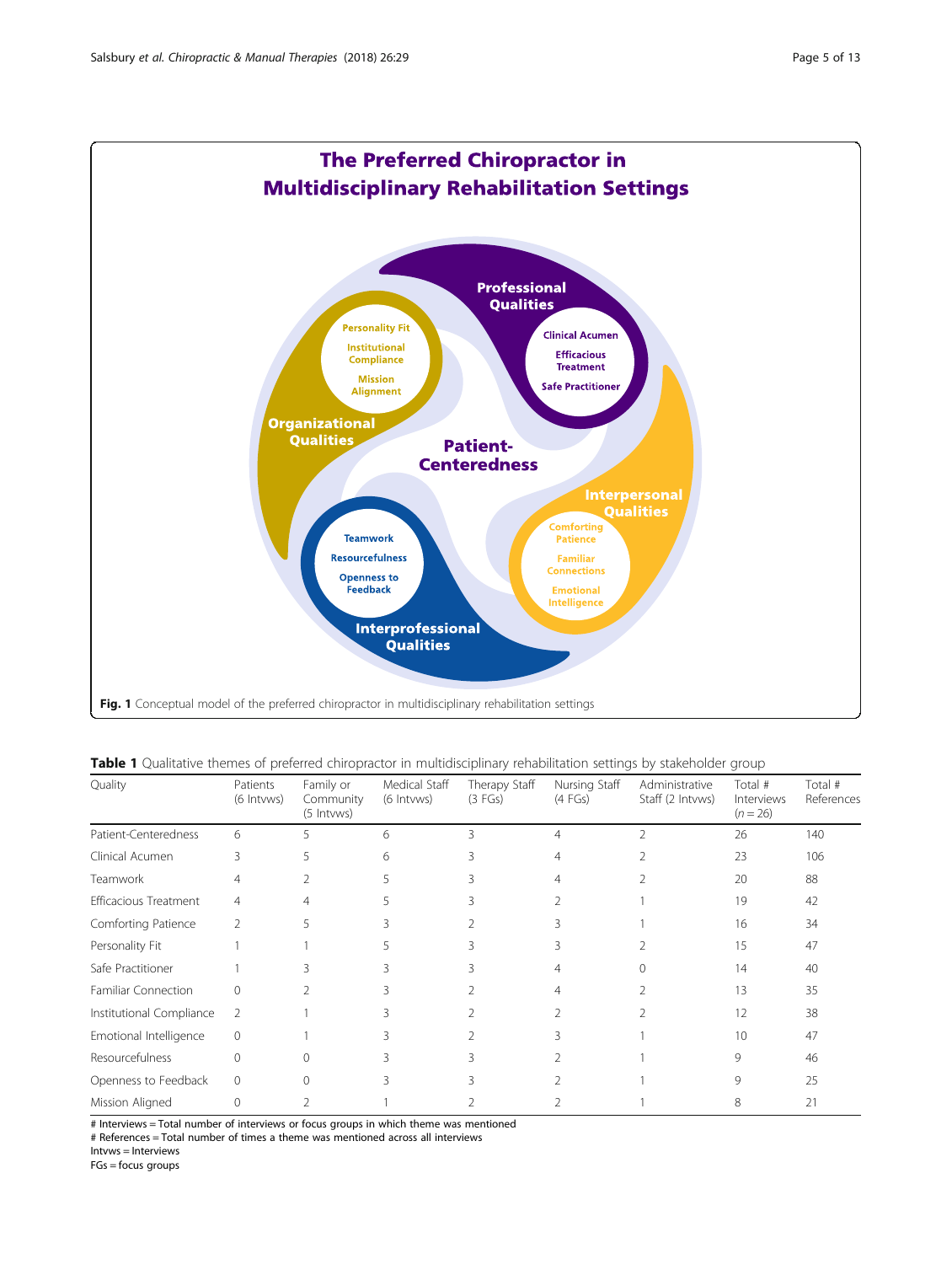institutional compliance, and mission alignment). Illustrative quotes are included with the thematic presentation below, with additional quotes for each theme offered in the Additional file [1.](#page-11-0) For presentation, direct quotes are offered with an identifier for participant role and transcript number (e.g., P1 – Patient).

#### Patient-centeredness

"You have to be willing to put your own agenda behind what needs to happen for that patient on that given day" (M6 – Medical Staff ).

Patient-Centeredness, the central domain, was defined as the quality of a chiropractor (and, importantly, all staff members) that demonstrates a provision of care that is respectful and responsive to the patient, and which is inclusive of the person's values, preferences, and needs (Fig. [1](#page-4-0)). Each patient who was interviewed identified at least one instance of patient-centeredness that they had experienced with current staff members. An exemplar of this attitude came from a patient's description of his work with a physical therapist:

"Patient oriented. He makes you part of the program. You know exactly what's going on and why he is doing what he's doing"  $(P1 -$  Patient).

Many patients further specified how they expected the chiropractor to demonstrate this same quality in their interactions. For instance, since no two patients were alike, patients and staff thought the chiropractor should have personal knowledge of each patient as well as information about the history of their injury and his or her current medical conditions. Such personal knowledge should then be integrated into the evolving care of the individual patient.

"Every patient here has their own story, so what is good for one person may not be good for another person" (P5 - Patient).

"There is variability not just patient to patient but within the same patient as they may not be consistent"  $(T7 - Therapy Staff)$ .

Some participants expressed that in the neurorehabilitation context, families, too, should be included in decisions about the delivery of patient-centered care:

"When you're dealing with folks with brain injuries, it's really important to not only ask the patient what might be needed or how the approach might be, but I think it's really good to check in with the family members, too, to see if that would be a good thing… Sometimes things have got lost in the translation" (FC – Family Member).

Patient preferences about their healthcare delivery were important considerations. For example, different patients might have previous preferences or expectations about chiropractic care, while others might have none. Patients who had received chiropractic care in the past might need new information about how their injury could change the delivery of chiropractic services. Or, simply, patients might prefer to schedule their chiropractic visits at varying times of the day.

"They'd [the chiropractor] have to know their [patient] limitations and their desire to maybe be limbered up a little bit with exercise and different movements" (P3 – Patient).

"Different times for different people, you know. Some people are morning people, some people are later in the day people" (NMU1 – Nursing Staff).

Staff members noted that it will take the chiropractor time to learn all of these details about each patient, but cautioned against rushing this process. The impact of the patient-centered approach could make a big difference in the person's recovery:

"One thing we forget a lot of times [when] doing their [the patient's] care, it is not our pace. It is their pace. People coming from the outside in, it is one of the hardest things to learn. It is not about us, it is about them. That person can do it in two minutes. That one takes ten. You need to give them that, because you're knocking them down a peg when you don't. Everyone is different, there's no two cases alike here, no two alike" (NMU1 – Nursing Staff).

From this central characteristic of patient-centeredness, stakeholders in the rehabilitation process noted several other preferred qualities in a chiropractor. The first domain discussed are those qualities an individual would bring to the hospital as a healthcare professional with training in chiropractic.

### Professional qualities

The domain, Professional Qualities, was defined as the characteristics of the chiropractor that demonstrated his or her clinical knowledge, competence, and proficiency in the specialized field of chiropractic. Three professional qualities preferred by rehabilitation stakeholders were clinical acumen, efficacious treatment, and being a safe practitioner.

Clinical acumen was the ability to make good judgments and decisions about chiropractic care and the patient's health concerns. That is, patients and providers wanted the chiropractor to be an expert and experienced healthcare professional with a broad knowledge base about chiropractic care and a deep understanding of both musculoskeletal conditions and neurological conditions such as traumatic brain, stroke, and spinal cord injury. The chiropractor should also possess proficiency in delivering a wide array of specialty-related treatments. For patients, this clinical acumen might be simply stated as "to take care of the pain issues"  $(P4 -$  Patient) or more complexly articulated as: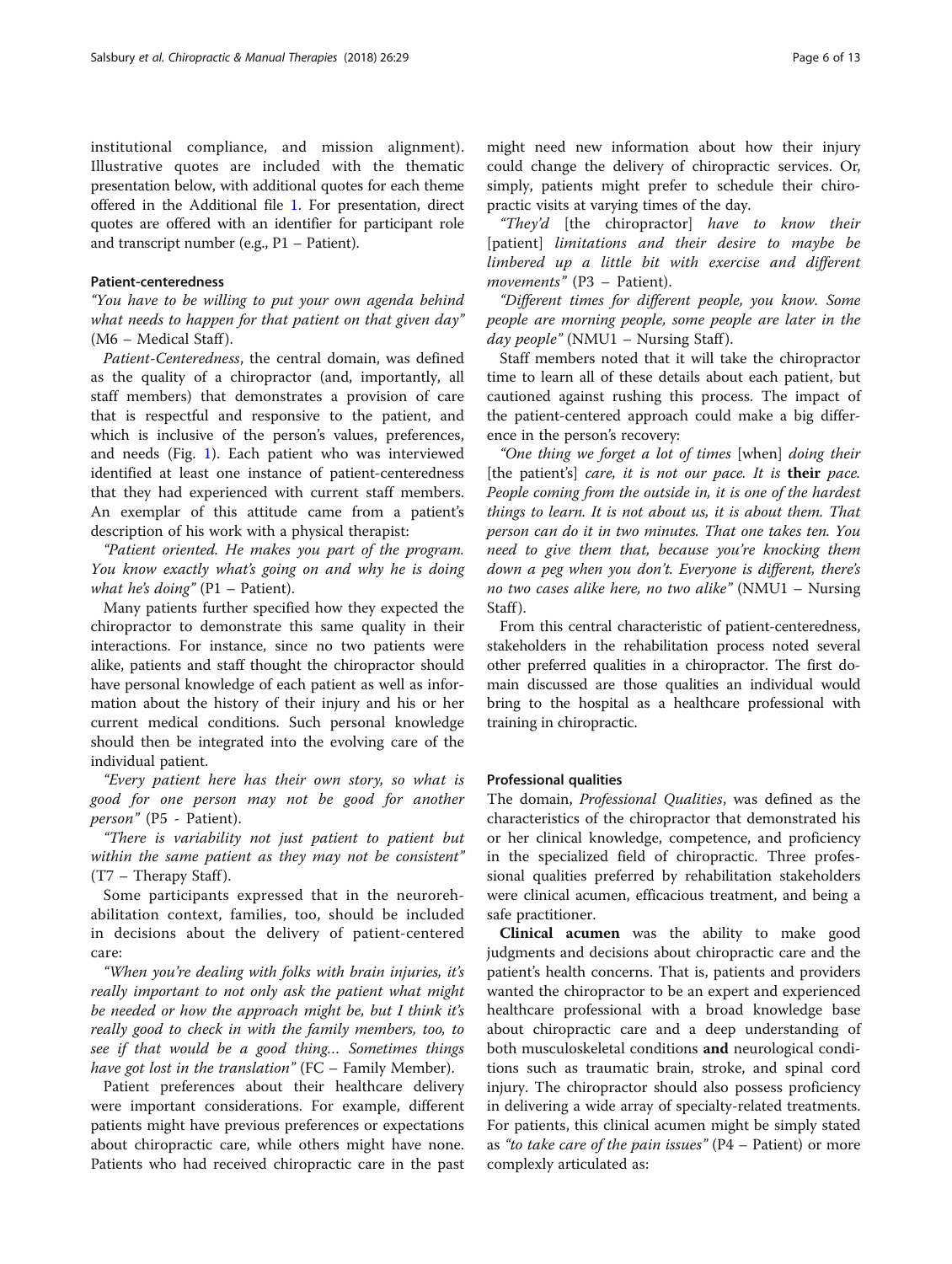"To understand what my specific therapeutic requirements are over and above that I am able to currently receive here" (P1 – Patient).

As this patient noted, the chiropractor would need to understand how chiropractic care might be best applied to the individual's case and how chiropractic therapies could augment or interact with the medical and therapy treatments the patient was prescribed. Staff members also stressed the importance of understanding the clinical presentation of various brain injuries and how to work with patients who have had such major changes to their neuromusculoskeletal systems. In these cases, clinical acumen was required to evaluate, to communicate, to move, to treat, and even to select patients who might benefit from chiropractic care in this setting:

"A lot of patients with head injuries have a difficult time controlling their behaviors and their moods and emotions and I think that would be a challenge potentially…with the hands-on care that chiropractic care involves…there are just so many different presentations here, you'd have to really pick the people that are suited to get that modality. I don't think everybody would be a candidate"  $(M2 - Medical Staff)$ .

After using clinical acumen to identify the appropriate candidates for chiropractic care, rehabilitation stakeholders were concerned that the chiropractor should use only those therapeutic modalities that were likely to improve patients' health status. Stakeholders were unsure as to what forms of chiropractic care might be most beneficial to rehabilitation patients. However, this efficacious treatment was described as delivering treatment modalities that would provide a discernable, therapeutic impact on patient outcomes, including pain and disability. As one patient, a middle-aged man who had suffered a traumatic brain injury, stated of his hope for patient improvements with chiropractic care:

"They [patients] get better… [he should] do that thing he [chiropractor] does. Hopefully he can put them back in place and make them work better" (P4 – Patient).

A member of the administrative staff described the expected results from chiropractic care as:

"The first starting point is that [chiropractic care] will have immediate value, or direct value, in comfort, capacity, and functional opportunity for individuals" (A1 – Administrative Staff ).

Of importance to the clinical staff at this facility was their ability to offer patients multiple treatment options, both as individual providers and collectively as a multidisciplinary team: "lots of tools in your repertoire" (T2 - Therapy Staff). Medical staff hoped that the addition of chiropractic care would offer patients effective, evidence-based options for the treatment of their pain beyond the medications usually prescribed:

"It'll be nice to treat a lot of the pain stuff or the musculoskeletal stuff with other modalities…People are excited about things that can help them" (M2 - Medical Staff).

"The successful integration of a chiropractor would be that they had something to offer to the patient that would help them on that [recovery] pathway"  $(M5 - Medical Staff)$ .

Many stakeholders were concerned that the chiropractor would be a safe practitioner, demonstrating a focus on patient safety through keeping patients from harm, preventing errors, and recognizing adverse events. Some participants expressed concerns with the safety of specific techniques: "Would you use the snap, crackle? I don't know about that one" (C2 – Community Member). Other stakeholders worried about the delivery of chiropractic care to patients who have had spinal cord injuries:

"The nerve-wracking part of it, because we have a lot of people that have spinal cord swelling. I feel like if, I don't know, just one wrong movement could cause more damage instead of relief" (NH3 - Nursing Staff).

One patient wondered if chiropractic care might exacerbate the current symptoms, potentially causing more harm than symptom relief to the patient:

"So that would be the thing I'd be afraid of, is getting the chiropractor even to come close to some people without it hurting more" (P2 - Patient).

Stakeholders clarified 3 qualities in the professional domain important for chiropractors to bring to the rehabilitation domain: clinical acumen within the fields of chiropractic and neurorehabilitation, treatments that would make a measurable impact on patient outcomes, and a focus on patient safety. From here, participants outlined the essential interpersonal characteristics a chiropractor might offer patients recovering from neurological insults and traumatic injuries.

#### Interpersonal qualities

The *Interpersonal Qualities* domain were those characteristics of the chiropractor that will enhance his or her work with neurorehabilitation patients and their families. Themes in this domain included a comforting patience, familiar connections, and emotional intelligence.

A comforting patience was fundamental to the creation of a healing environment for the neurorehabilitation patient. Family members and patients alike noted the need for both a comfortable space for care interactions and a comforting attitude from care providers. Problematically, the therapy suites were known as places where patients pushed themselves in exercise, attempted to achieve therapeutic goals, and had limited opportunity for rest. The chiropractic visit was proposed as a time and a space within the rehabilitation setting where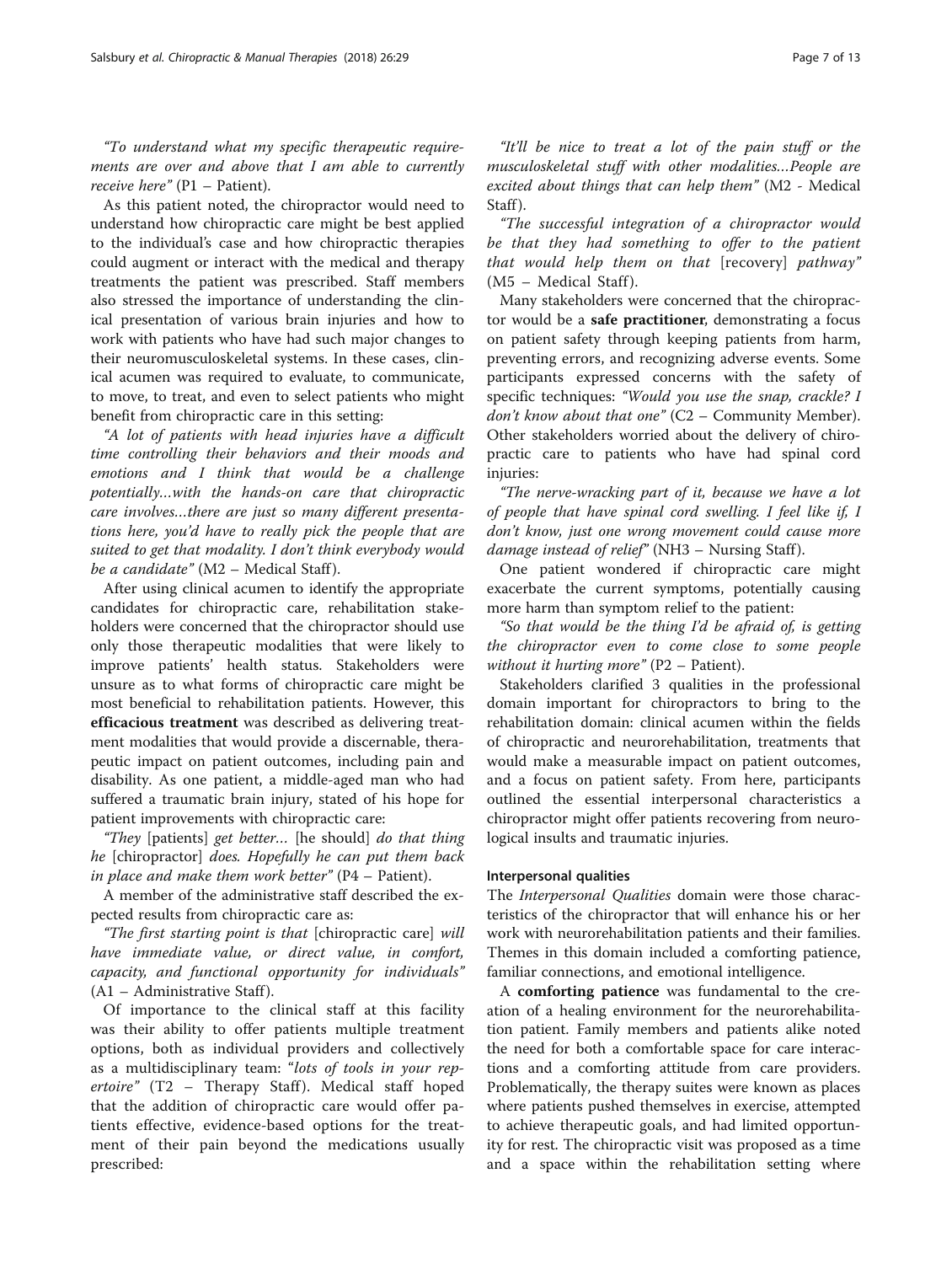patients might experience relaxation and focus on self-care:

"One thing that would definitely be beneficial is a very calm, quiet area where the patients could have their session with the chiropractor" (FA – Family Member).

Participants recommended that the chiropractor take gentle and patient-centered approach to treatment delivery during the chiropractic visit and cautioned that patience may be necessary for some clients:

"They're [the chiropractor] going to have to be caring and loving and take time with the patients. I think they'll do really well. As long as they [the patients] trust the person and it takes a little while" (FD – Family Member).

Making familiar connections, or establishing rapport with the patients and families was an important interpersonal skill preferred in the chiropractor. Rapport could be established through a traditional doctor-patient relationship that focused on treatment of the health condition. However, in this longer-term, home-like setting, patients and staff often got to know one another on a personal level, through discussions about popular culture, sports teams, and hobbies. Current staff members were viewed as knowledgeable sources of such information about the patients, but it was the ongoing relationships built over time with the patient that were most often discussed. As was the case for other clinicians in this setting, stakeholders agreed that one chiropractor, integrated into the larger staff, would more likely establish such connections than could multiple chiropractors. As one mother stated:

"I would like to see him [my son] have more…familiarity, so he gets comfortable with somebody"  $(FD - Family)$ Member).

Emotional intelligence, was described as the capacity to understand the emotions of others, be aware of one's own emotions, and to manage emotions in interpersonal relationships [[36\]](#page-12-0). Stakeholders noted that following a brain or spinal cord injury, patients were different people, with new patterns of emotional expression. Understanding these emotional changes was considered crucial to the chiropractor's interactions with neurorehabilitation patients:

"Have a thick skin, don't take anything personally…the patient will have this anger, it's being directed at you, but it's not about you…it's not them yelling at you for the day, it's the fact that they can't help what they do because of their brain injury…you have to remember that when you work with this population" (NL5 - Nursing Leader).

Staff members also pointed out the brain injury may impact the patient's outward behaviors, which could lead to some potentially intense verbal exchanges:

"You don't want to go in with a pre-conceived notion…'[I] know…what the story is'. Because sometimes they're stuck and they're very sensitive, very, very emotional. And they can be verbally aggressive"  $(TL1 -$ Therapy Leader).

One mental health provider advised the chiropractor consider emotions and personality, in addition to cognitive abilities, when working with neurorehabilitation patients:

"We think about people's personalities and…what they're likely to do and not do, and likely to agree with or not agree with, what kind of people they are…that's valuable for anybody treating, working with somebody. It's a human, intuitive, skill. If you're in the healthcare field you probably have that skill on some level" (M2 – Medical Staff).

Stakeholders proposed that a chiropractor working within neurorehabilitation setting would need interpersonal skills that included a demeanor that calmed patients, the ability to engage patients as individuals with their own interests and passions, and an understanding of the relationship between emotions and health. Beyond this, the new chiropractor would require interprofessional abilities to work with other providers on the healthcare team.

#### Interprofessional qualities

Interprofessional Qualities were defined as the characteristics that will enhance the chiropractor's ability to work with health professionals within an interdisciplinary setting. Three themes compromised this domain: teamwork, resourcefulness, and openness to feedback.

Teamwork, or the cooperative efforts of the clinical team toward their shared purpose and agreed upon goals in patient care, was a defining quality among CMSH providers. Each healthcare provider had specific contributions that he or she made toward the overall treatment plan for patients, but those individual offerings were downplayed against the backdrop of coming together and working as a team for the benefit of the patient:

"We're 95% team oriented here. We do everything as a team, even across shifts, so it's all about team play here"  $(NML3 - Nursing Staff).$ 

Participants expected that the new chiropractor would join the clinical team as a full and active professional. However, chiropractic integration into the healthcare team meant different things to different stakeholders. For one patient, teamwork was an abstract ideal: "Work well together, become part of a synergistic program" (P1-Patient). For members of the therapy department, teamwork was a more concrete concern for everyday clinical practice. With a fairly small number of people comprising the clinical staff, team members often worked together delivering care to a single patient: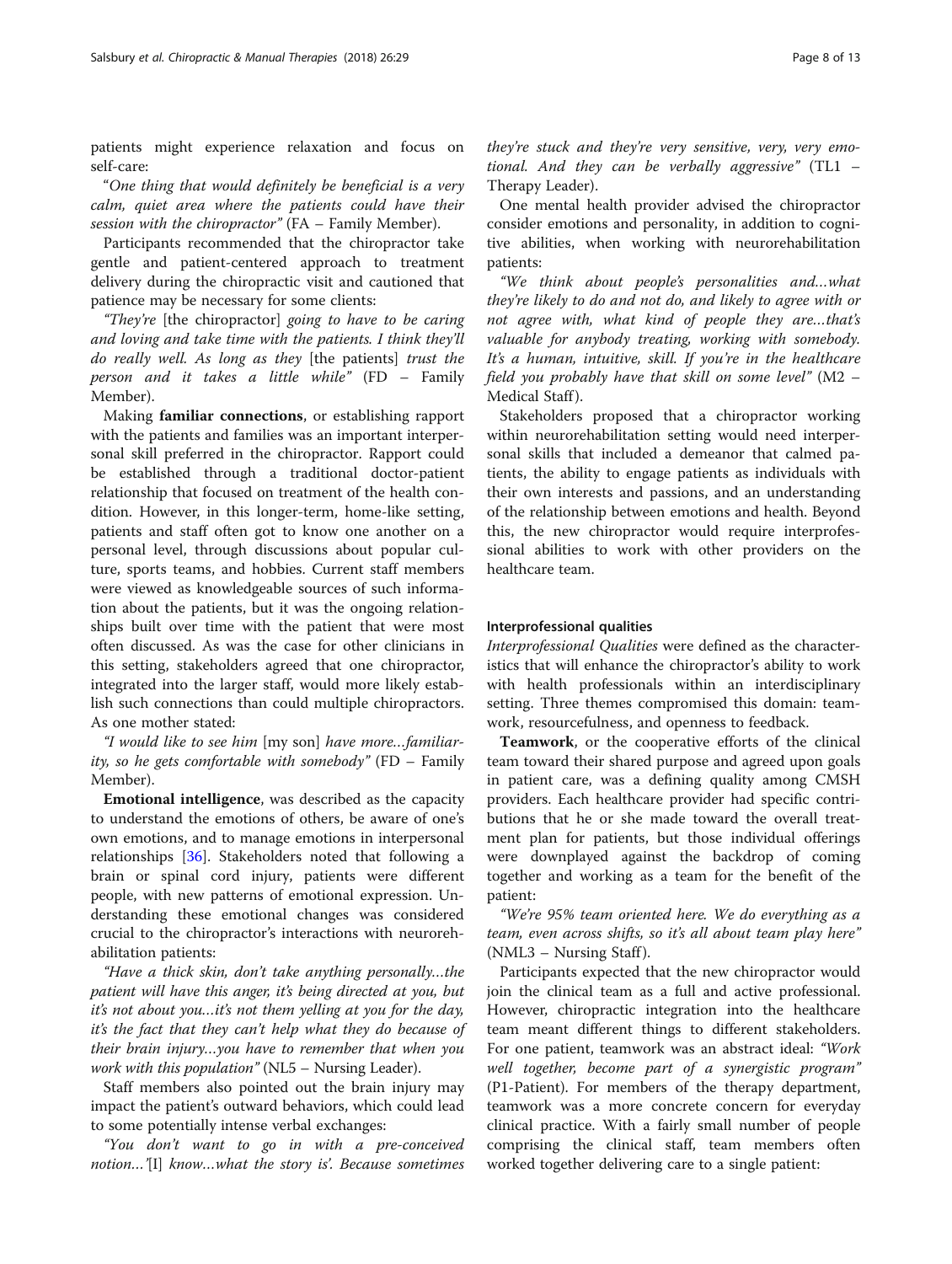"As chiropractors, are they comfortable co-treating, like with physical therapy or occupational therapy or speech [therapy] because there are lots of times when it does need two of us"  $(T1 - \text{Theory Staff})$ .

One participant noted that professional humility was inherent in successful teamwork in healthcare settings:

"The whole effort here, when chiropractic goes on here, there should be a unity of integrated health services and...everybody gets credited with the results"  $(C1 -$ Community Member).

A physician offered this straightforward expectation for a chiropractor joining the staff:

"Be good and be able to communicate with a team and do their job well and collaborate. I think that would go a long way" ( $M2$  – Medical Staff).

Resourcefulness, or the ability to develop creative solutions to patient care challenges or technical problems, was required by the clinical staff as a 'typical' neurorehabilitation patient did not exist in this setting:

"It's a very diverse population. Nobody's brain heals exactly the same from an injury so you're constantly challenged by the presentation, so clinically, it's very  $interesting'' (T1 - Therapy Staff).$ 

To address the constantly changing patients, clinical staff demonstrated flexibility in thinking. Such resourcefulness in approach and persistence in addressing the unique needs of the individual were viewed by many staff members as valuable qualities in their colleagues, and an essential attribute in new team members:

"A lot of different modalities are tried. People aren't really geared here to give up. I think that's the biggest thing, they're not geared to give up, nobody ever gives up" (NL1 – Nursing Leader).

"Sometimes you go in with a very good game plan and you have to completely change so you have to be very flexible to work here… If you're really going in with a plan, that's not good, and you can't mentally flex that plan in your head that's not going to be a good fit"  $(T4 - \text{Theory Staff})$ .

Resourceful clinicians also show a willingness to change an approach that is not working, described by one participant with the tongue-in-cheek comment, "he better be able to drive up the mountain road in snow" (NL3 – Nursing Leader). A staff physician more seriously described this resourcefulness as:

"I think maybe just an openness to seeing things differently and not just sticking to the protocol, within reason, and obviously, within the bounds of safety for the patient *first*" ( $M1$  – Medical Staff).

Such openness was not only desired in one's intellectual viewpoint, but also in how providers interacted with other team members. Openness to feedback, or the acceptance and incorporation of new ideas or information into one's practice, was the third theme of the interprofessional domain. As one department leader expressed, the variations in patients' injuries and recoveries meant clinicians needed:

"An openness to learn because you're going to learn so much more…you've got to be open because you may have never done anything like that in the past...' (TL2-Therapy Leader).

Other suggestions on this theme of openness for the new chiropractor were to "ask questions and get feedback" (T7-Therapy Staff) and:

"Come to the same meetings that we all go to so that they can ask questions, learn our patients, know who does what and would be another addition to the team, as opposed to working out there by themselves" (M5 – Medical Staff ).

When working with other healthcare professionals in an in-patient rehabilitation setting, chiropractors were encouraged to engage in teamwork and collaboration, to demonstrate flexibility in thinking about clinical approaches to patient care, and to be open to the ideas of other members of the healthcare team. The final domain outlined stakeholders' preferences for the chiropractor who was joining the boarder healthcare organization.

### Organizational qualities

The Organizational Qualities domain was comprised of the characteristics of the chiropractor, and all staff members, that were considered important attributes for working in this particular healthcare organization (but which may be transferrable to healthcare institutions more broadly). These themes included personality fit, institutional compliance, and mission alignment.

Personality fit included the personal traits that would allow an individual to adapt successfully to this specific organization. Administrators and clinical staff, rather than patients or families, identified personality fit as an important characteristic of the soon-to-be hired chiropractor. As a member of the medical staff noted, an individual who was a good listener and tolerant communicator would fit in well in this facility:

"Personality is key. It's going to need to be somebody who is going to interact well with the staff, will listen to the staff's concerns, and will feel comfortable educating the staff – because none of us know anything about chiropractic – so that we can slowly develop a comfort level with it."  $(M5 - Medical Staff)$ .

Specific personality-related qualities included an oft-mentioned sense of humor, an unselfish attitude, enthusiasm, accepting, easy going, persistent, caring, friendly, a high level of positivity and commitment, and a professional approach, with a personality that is just "*a*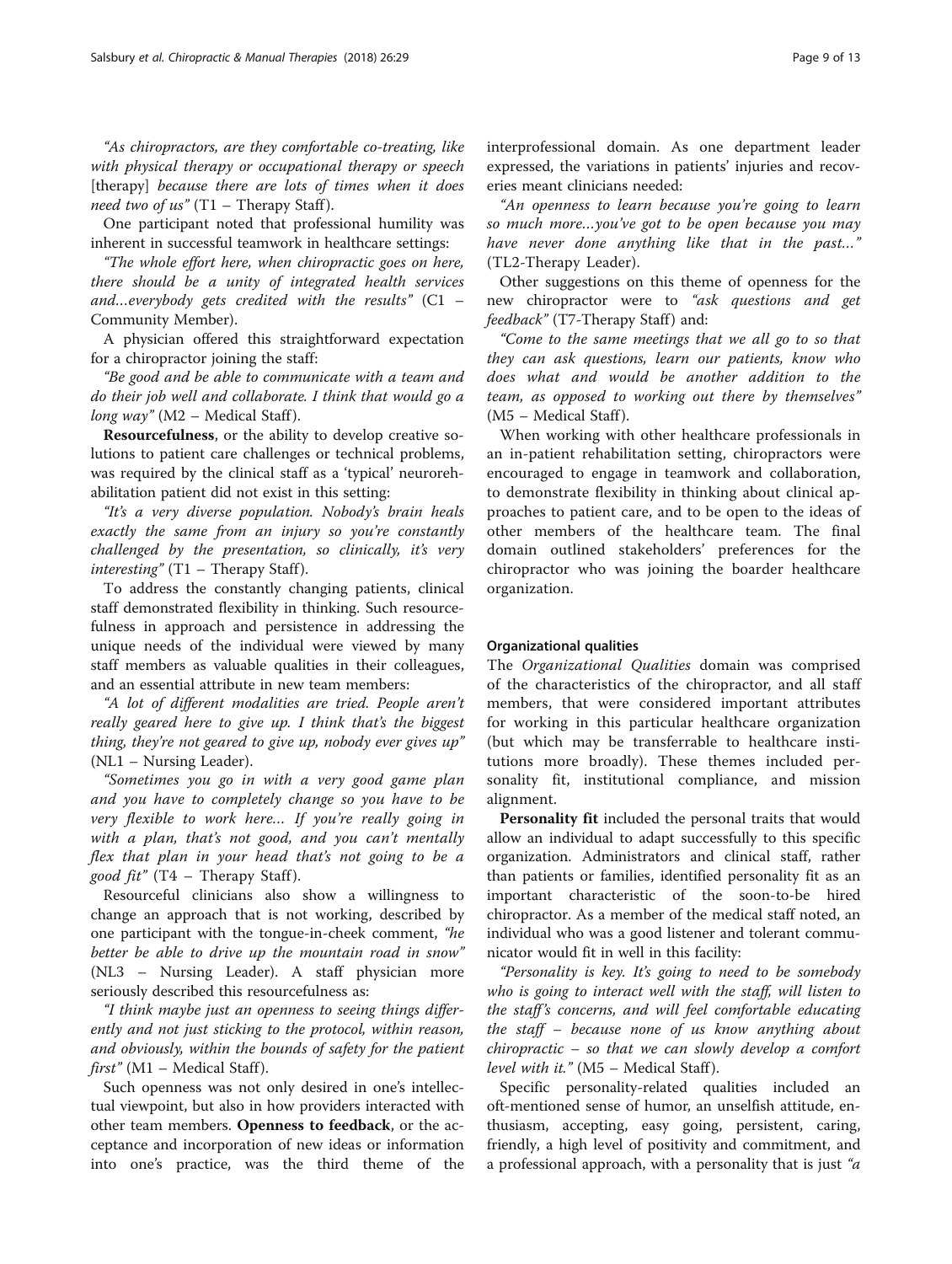little bit of quirky" (NL1 – Nursing Leaders) being acceptable. Among the most preferred, and elusive, qualities of potential staff members at this facility was one of gratitude, or:

"Finding joy in the smaller pieces, smaller rewards, is not something that everybody can do."  $(TL2 - Therapy)$ Leaders).

Another theme identified under this domain was institutional compliance, or the ability to understand the rules of an organization, to work within this system, and to adhere to the administrative requirements of the position. Administrators and staff discussed issues with the credentialing process, insurance and reimbursement issues, and the use of electronic health records and other technologies. With the addition of this new type of healthcare provider onto the team, several medical staff were concerned with the annual review process, and how they would recognize whether the chiropractor was practicing according to their scope of practice:

"To say, 'Well, what does a good chiropractor do?' I would not be able to look at a chiropractic chart and say, 'this is basic standard of care, or this falls out…' I wouldn't know exactly". (M3 - Medical Staff).

To meet this concern, the facility established an evaluation system that included in-house medical staff who evaluated organizational behavior and compliance and relied on an external reviewer, a chiropractor and a member of the research team, to review clinical records, observe care, and provide feedback to administrators on whether standards of care were met. Another area of compliance noted by medical staff was provider attendance at scheduled meetings, such as the weekly interdisciplinary care team meeting:

"It would be important for this person to come to the various groups that are already set up…interdisciplinary team is always Thursday at 8:30, because these are the systems that we've put in place to make sure that communication is open, all of those issues are discussed at those meetings".  $(M6 - Medical Staff)$ .

Finally, many facility leaders tacitly advocated for mission alignment in the people who worked here. That is, they sought in a chiropractor a professional who, like themselves, might meet their personal goals through their work with the organization. Personal stories told of individual staff or community members who were 'called to the mountain' and described this quality of mission alignment:

"From the president and down to someone that's sweeping a floor, they just are wonderful, wonderful people….- The good they do, it's just remarkable. It totally is. They take people in that nobody else wants to work with or try to help. That's what we like about it. It's just doing such good work for so many people". (C2 – Community Member).

### **Discussion**

This qualitative study explored stakeholder perspectives on the professional and personal qualities of a chiropractor who prospectively would join the clinical staff of a rehabilitation specialty hospital in the U.S. Specifically, we sought to understand what healthcare professionals, patients, families, community members, and administrators thought the inclusion of a chiropractor would add to the institutional milieu and to the services offered to neurorehabilitation patients by an established healthcare team. Our results describe a preferred chiropractor for multidisciplinary rehabilitation settings as a patient-centered professional who possesses clinical acumen, practices in a safe manner, and is informed about efficacious and evidence-based treatments for this patient population. Such a chiropractor would draw upon an emotional intelligence to offer comfort to persons with painful conditions, patience to people with complicated recovery journeys, and a familiar connection to everyday life through a friendly rapport. Future colleagues anticipated working with a chiropractor who was a team player, resourceful in his or her approach to solving complex clinical problems, and responsive to formative feedback about their role in the facility and with patient management. The preferred chiropractor also would express a personality that fits with those in the larger organization, meet all procedural and legal requirements, and share in the mission and values of the institution.

These preferred qualities identified by rehabilitation stakeholders align with many proposed indicators of professional excellence outlined in a recent commentary on 'the new chiropractic' [\[37](#page-12-0)] and both old and new calls for chiropractors to assume a leading role in musculoskeletal health as spine care practitioners [\[38](#page-12-0)–[40\]](#page-12-0). For example, the clinical acumen of chiropractic students might improve substantially through proposed hospital-based rotations that emphasize the evaluation and treatment of the musculoskeletal problems for persons with multiple comorbidities, such as neurological disorders [[37\]](#page-12-0). Engagement in clinical experiences based in a wider array of healthcare settings than chiropractic clinics could increase chiropractors' expertise working with patients who rely upon medical devices, adaptive technologies, and transfer equipment, as is common in rehabilitation settings, including the facility which served as this research site [\[28](#page-12-0), [29](#page-12-0)]. Such hospital-based training also could increase chiropractors' knowledge and application of the biopsychosocial model [\[29](#page-12-0), [40\]](#page-12-0), which might impact their proficiency within the intrapersonal domain as described by our participants. Multidisciplinary training would allow more opportunity to interact with healthcare providers from other disciplines, and for providers of those disciplines to work with chiropractic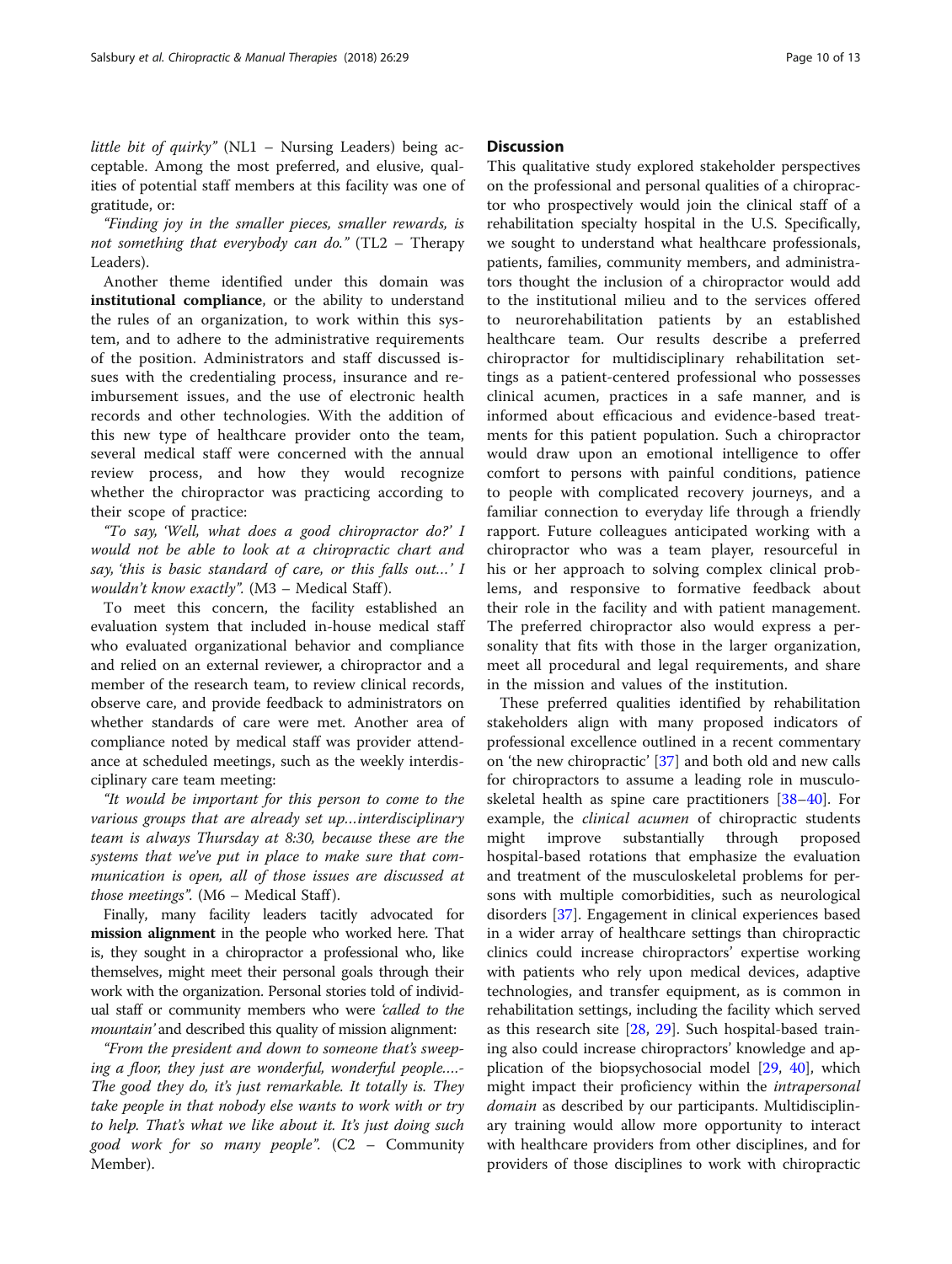providers, potentially sowing seeds for interprofessional teamwork after graduation [\[24,](#page-12-0) [41](#page-12-0)–[43\]](#page-12-0).

Through the lens of a qualitative study designed to inform an upcoming chiropractic integration process, these results extend what is known about the perceived value and role of chiropractors within medical settings. While the lay public and chiropractic patients report fairly favorable assessments of chiropractic [[5](#page-11-0), [7,](#page-12-0) [10,](#page-12-0) [44](#page-12-0)], clinician attitudes often pitch toward more neutral or even negative views [\[3](#page-11-0), [19,](#page-12-0) [22](#page-12-0), [23](#page-12-0)]. The current study found generally positive support for the addition of a chiropractor to a specific clinical setting. This support came from patients, who anticipated that a chiropractor might help with their musculoskeletal pain, and providers, who hoped that the relief of this pain might allow patients to better focus on their other therapies. Though this organizational case study examined a unique, team-based, rehabilitation specialty hospital, the many qualities described by these participants are likely similar to those desired in chiropractors working in other multidisciplinary settings [\[3](#page-11-0)].

Among these many preferred qualities in a chiropractor, patient-centeredness was a central theme identified by all stakeholder groups in this study. Participants described patient-centeredness as rehabilitation care provided in a manner that was respectful, responsive to patient needs and values, personalized, evolving, and inclusive of the preferences of both the patient and their family. These characteristics are similar to narratives of integrated care patients who sought compassionate care that addressed their desires to be treated as a whole person with equal status as all other patients, and where patients were listened by an empathetic provider who offered continuity of care [[45\]](#page-12-0). The extent to which patients view chiropractic care as patient-centered has had limited exploration. Older adults seeking integrated chiropractic and medical care reported a desire to be listened to, engaged in a doctor-patient relationship with good continuity of care, and receive treatment that en-hanced patient safety [[44\]](#page-12-0). Similarly, pregnant women emphasized the need for strong chiropractor-patient communication, along with a focus on safety [\[46](#page-12-0)]. Care coordination and patient-centered communication can be difficult to implement for patients with chronic pain [[47,](#page-12-0) [48](#page-12-0)]. These challenges may be greater for patients with communication impairments from neurological injury. Future studies should continue to explore patient perceptions of chiropractic care in a variety of healthcare settings.

#### Methodological rigor and study limitations

Our approach included multiple strategies designed to boost the methodological rigor of our qualitative organizational case study  $[49]$  $[49]$ . The credibility of our findings was enriched through prolonged engagement during site visits and persistent observation across work shifts, weekday/end schedules, and in all patient care units. Our four-person coding team allowed for continual peer debriefing as two or more members coded each transcript multiple times and the entire team engaged in discussion about the developing codebook. The completeness of our data benefited from the large number of persons interviewed for this project which allowed us to gather multiple perspectives from persons situated in varied roles throughout the organization. The dependability of our data analysis was enhanced through the use of a qualitative data management software which allowed audit trails of all coding decisions and queries to confirm the salience of our various themes across participant groups. Researcher reflexivity involved written annotations on personal experiences during data collection process and theoretical insights and coding decisions during analysis. Finally, the transferability of our findings is illustrated through the representative quotes offered in both the written text and the Additional file [1](#page-11-0) which allows the reader to determine the applicability of these data to their own context. Additional file [2](#page-11-0) provides information about the criteria for reporting qualitative research for this study.

Our study has limitations. While we used purposive sampling to elicit a broad range of stakeholder perspectives from a large number of persons engaged in this practice setting, our sample is not necessarily representative of all viewpoints. We only interviewed a small number of patients, as many had decreased abilities in expressive or receptive communication from their injuries. Family member perspectives were limited to those available during the site visit, which primarily included families who visited the facility on a daily basis. In some cases, the quality of the data gathered was limited by the circumstances inherent in conducting research in a clinical setting. For instance, interviews with nursing staff were curtailed in time and depth of investigation as patient care needs took precedent over the scheduled focus groups. Few facility administrators or board trustees were interviewed, in part due to timing of the site visit and in part due to access issues, which is not uncommon in qualitative studies [\[50](#page-12-0)]. Individuals from any of these stakeholder groups may have expressed different opinions regarding the preferred qualities in a doctor of chiropractic than those of the persons interviewed, which could limit the transferability of our findings. Further, these generally positive viewpoints might reflect participants' efforts to offer socially desirable answers, particularly with investigators from a chiropractic research center who were newcomers to the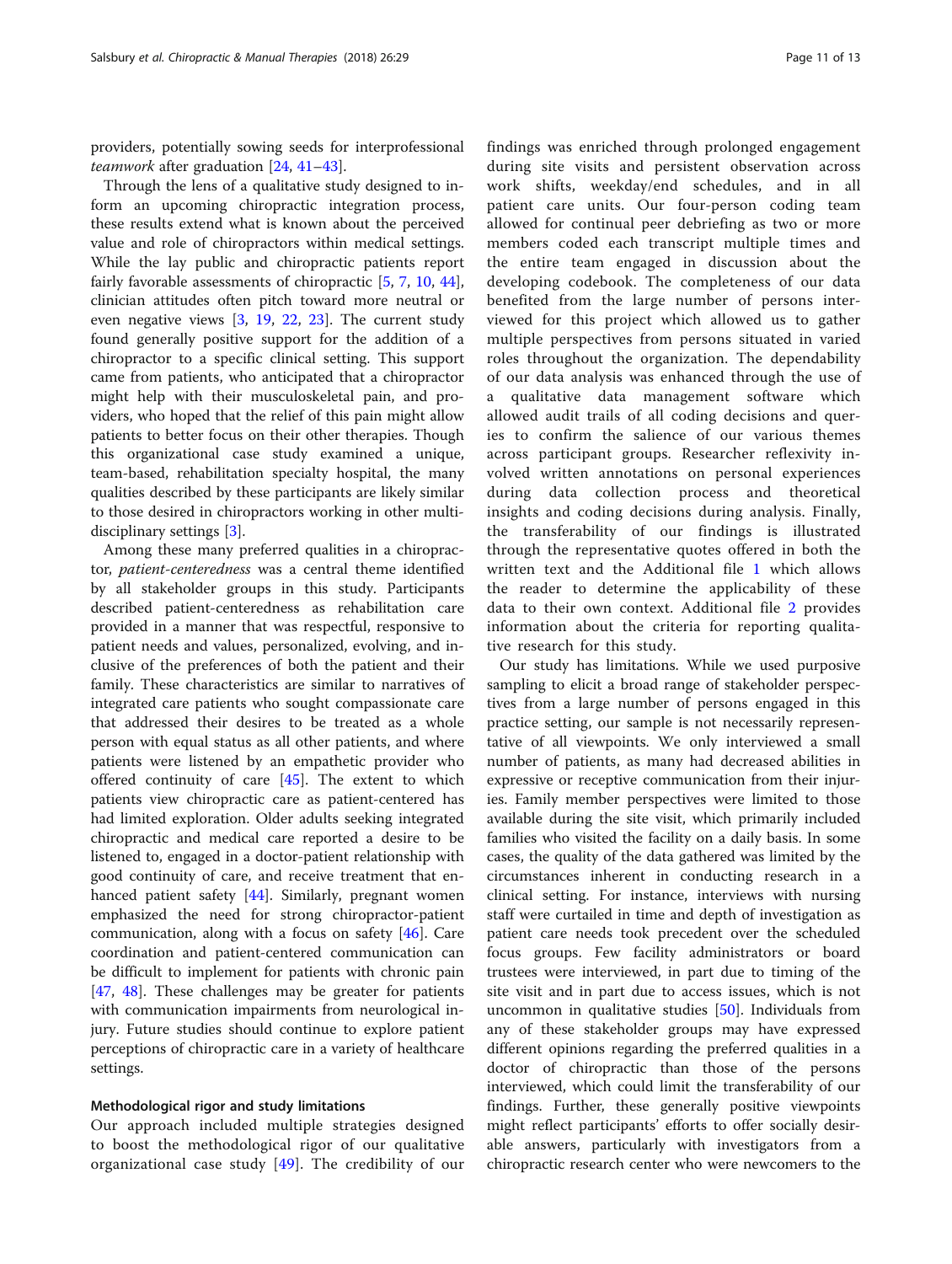<span id="page-11-0"></span>rehabilitation hospital. We also did not collect or report descriptive statistics for demographic data or identify specific work roles from this relatively small healthcare facility to protect the privacy and confidentiality of participants and their interview responses.

### **Conclusions**

Our qualitative study provides a description of the professional and personal qualities preferred in a chiropractor by patients, families, clinical staff, and other stakeholders in an in-patient, rehabilitation setting. Study participants supported the addition of a chiropractor to the multidisciplinary team who practiced in a safe, evidence-based, patient-centered manner. Interprofessional skills that enhanced teamwork, intrapersonal qualities to support patients' emotional journeys through the rehabilitation process, and an organizational perspective that amplified the mission of the institution also were desired. Rather than labeling stakeholder perceptions as good, bad or indifferent as in previous studies, these results highlight specific attributes chiropractors might cultivate to enhance patient outcomes and their experience of healthcare, influence clinical decision-making and interprofessional teamwork, and impact healthcare organizations. Chiropractic education might emphasize the development of such qualities in students who anticipate working in such collaborative care settings.

### Additional files

[Additional file 1:](https://doi.org/10.1186/s12998-018-0200-4) Extended table of the qualities of the preferred chiropractor for multidisciplinary rehabilitation settings. (DOCX 33 kb)

[Additional file 2:](https://doi.org/10.1186/s12998-018-0200-4) Consolidated criteria for reporting qualitative studies (COREQ) checklist. (DOCX 16 kb)

#### Abbreviations

CMSH: Crotched Mountain Specialty Hospital; FG: Focus Group; Intvws: Interviews; LNA: Licensed Nursing Assistant; OT: Occupational Therapist; OTA: Occupational Therapy Assistant; PT: Physical Therapist; PTA: Physical Therapist Assistant; RN: Registered Nurse; ST: Speech Therapist; TR: Therapeutic Recreation Therapist; TRA: Therapeutic Recreation Assistants

#### Acknowledgements

The authors acknowledge our co-investigator, W. Carl Cooley, MD, for his wisdom and guidance throughout this project. Our gratitude is offered to Kathleen C. Brittan for her logistical support during the study site visits. We thank past clinical research fellows from the Palmer Center for Chiropractic Research, Zacariah Shannon, DC, MS, Breanne Wells, DC, MS, and Yasmeen Khan, DC, MS, for their contributions to the data analysis process. We also thank Ms. Shannon Cartee for her graphic design work on the figure for this analysis. We also thank all the patients, families, community members, and staff of the former Crotched Mountain Specialty Hospital who participated in this study.

#### Funding

The Kiernan Chiropractic Care in Rehabilitation Program at Crotched Mountain was sponsored by Dr. William J. and Mary A. Kiernan through The Kiernan Family Trust. This study was conducted in a facility constructed with support from a Research Facilities Improvement Program Grant (C06-RR15433) from the National Institutes of Health,

National Center for Research Resources. The funding bodies had no role in the design of this study, in the data collection, analysis, or interpretation processes, or in the writing of this manuscript.

#### Availability of data and materials

For information about the dataset used in this study, please contact the Office of Data Management and Biostatistics, Palmer Center for Chiropractic Research, Palmer College of Chiropractic, Davenport, Iowa at palmerresearch@palmer.edu.

#### Authors' contributions

The corresponding author, SAS, contributed to all aspects of this paper, including primary responsibilities for data collection and analysis, training and oversight of the assistant data analysts, and manuscript preparation. RDV, DG, and CMG contributed to the development of the study design including the questioning format and all provided critical review of the manuscript. RDV also co-conducted the site visit and interview/focus group sessions, engaged in on-going interpretation of the data analysis, and collaborated in manuscript and figure preparation. DG was responsible for recruitment of the sample and site visit logistical supports. All authors read and approved the final manuscript.

#### Ethics approval and consent to participate

Ethics approval was granted by the Institutional Review Boards of the Palmer College of Chiropractic (Assurance #2015 V166 – April 20, 2015) and the Crotched Mountain Foundation. Written informed consent was obtained from all participants.

#### Consent for publication

Not applicable.

#### Competing interests

Dr. Christine Goertz reports personal fees received as a member of the Board of Governors of the Patient-Centered Outcomes Research Institute, as a consultant to the American Chiropractic Association, and as Chief Executive Officer of Spine IQ. Dr. Goertz also holds stock options in Prezacor, Inc. Drs. Stacie Salsbury, Robert Vining, and Christine Goertz have received personal fees from Palmer College of Chiropractic for the presentation of information from this study. Ms. Gosselin declares that she has no competing interests.

#### Publisher's Note

Springer Nature remains neutral with regard to jurisdictional claims in published maps and institutional affiliations.

#### Author details

<sup>1</sup>Palmer Center for Chiropractic Research, Palmer College of Chiropractic, Davenport, IA, USA. <sup>2</sup>Independent Consultant, Milford, NH, USA. <sup>3</sup>Spine IQ -The Spine Institute for Quality, Davenport, IA, USA.

# Received: 6 March 2018 Accepted: 15 June 2018<br>Published online: 22 June 2018

#### References

- Salsbury SA, Goertz CM, Twist EJ, Lisi AJ. Integration of doctors of chiropractic into private sector health care facilities in the United States: a descriptive survey. J Manip Physiol Ther. 2018;41:149–55.
- 2. Bronston LJ, Austin-McClellan LE, Lisi AJ, Donovan KC, Engle WW. A survey of American chiropractic association members' experiences, attitudes, and perceptions of practice in integrated health care settings. J Chiropr Med. 2015;14:227–39.
- 3. Lisi AJ, Khorsan R, Smith MM, Mittman BS. Variations in the implementation and characteristics of chiropractic services in VA. Med Care. 2014;52:S97–S104.
- 4. Christensen M, Hyland J, Goertz C, Kollasch M. Practice Analysis of Chiropractic 2015: a project report, survey analysis, and summary of chiropractic practice in the United States. National Board of Chiropractic Examiners: Greeley, CO; 2015.
- 5. Weeks WB, Goertz CM, Meeker WC, Marchiori DM. Public perceptions of doctors of chiropractic: results of a national survey and examination of variation according to respondents' likelihood to use chiropractic,